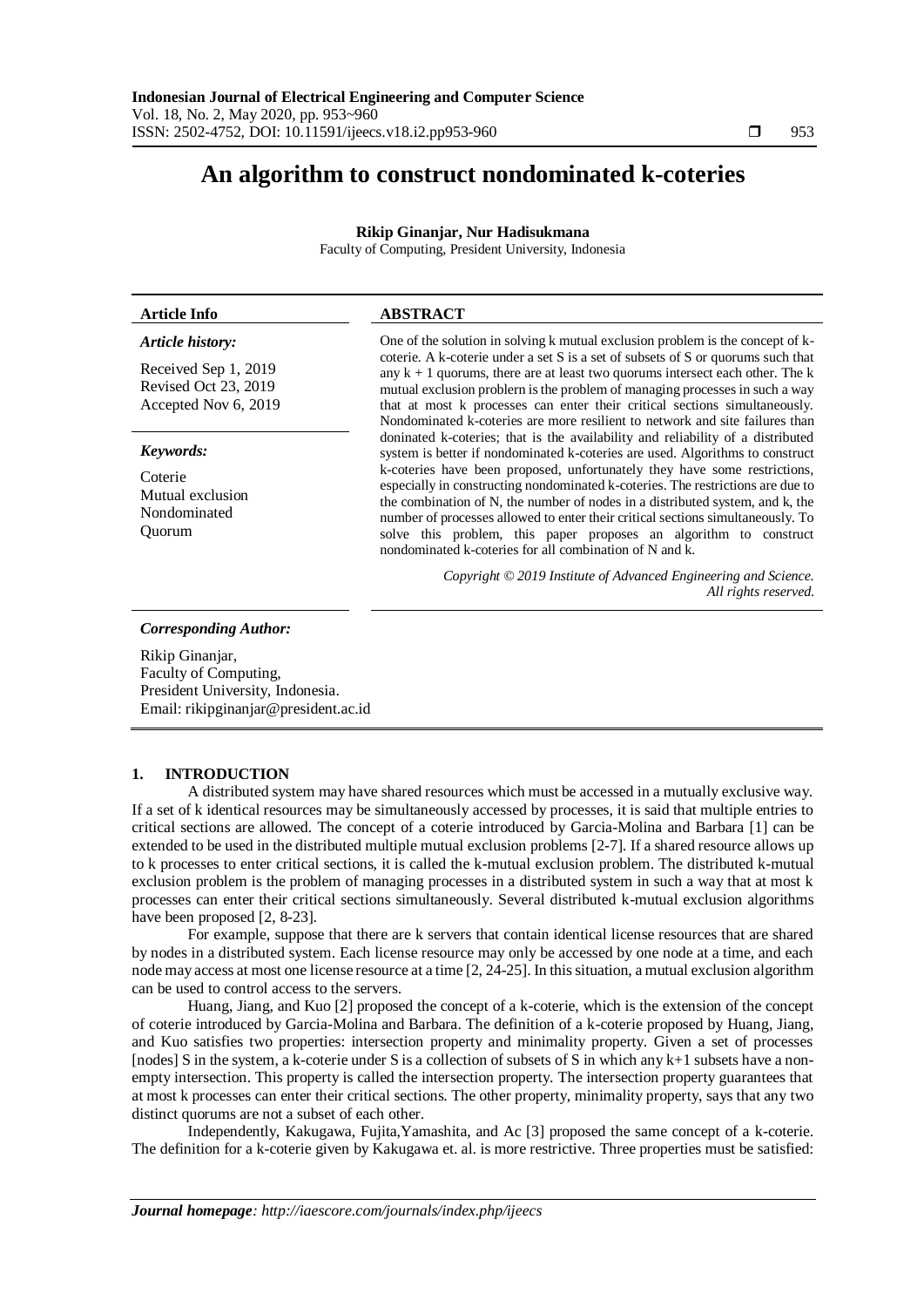intersection property, minimality property, and non-intersection property. The non-intersection property assures that up to k processes can enter their critical sections. A subset of a k-coterie is called a quorum.

Garcia-Molina and Barbara [1] clasifled coteries into two categories: Dominated and Nondominated. Nondominated coteries are the most resilient coteries [24, 25]. Since the nondominated coteries are the most resilient, it is beneficial to find as general as possible an algorithm to constructing k-coteries. Some researchers have observed and analyzed the advantages of using nondominated coteries, such as [1, 16, 17, 20, 21].

## **2. RESEARCH METHOD**

A k-coterie C is a set of subsets (also called quorums) of an underlying set of nodes, such that in any collection of k+1 pairwise quorums there exists at least two quorums that intersect each other. This concept, introduced in two papers, in [2] and [3], independently, is an extension of the concept of a coterie. Huang, Jiang, and Kuo [2] defined a set of C to be a k-coterie if it satisfies two properties: intersection and minimality properties. Intersection property assures that at most k processes can enter their critical sections. Minimlaity property says that there is no quorum in C which is a subset of the others. The second paper was written by Kakugawa, Fujita, Yamashita, and Ae [3]. In the second paper, the definition of a k-coterie is more restrictive. A set C is said to be a k-coterie if it satisfies three properties: minimality, intersection, and non-intersection properties. First, consider the definition of a k-coteries proposed in [2].

#### *Definition 1. k-coterie*

Let S be a set of N nodes in the system and let k be a positive natural number ( $k \le N$ ), respectively. Then a set of subsets C which satisfies the following two conditions is called a k-coterie under S:

#### *Intersection Property.*

For any k+1 set { Q1, Q2, ..., $Qk+1$ }  $\subset$  C, there exist two elements Qi and Qj in C such that Qi  $\cap$  Qj  $\neq \emptyset$ .

#### *Minimality Property.*

For any two distinct elements Qi and Qj in C, Qi  $\subset$  Qj. The element Q of C is called a quorum.

In this part, a new class of k-coteries is introduced: proper k-coterie. A set C is called a proper kcoterie when it satisfies three properties as proposed in [2] and [3]. The first two properties are exactly the same as in Definition 1. The third property is the non-intersection property.

#### *Definition 2. Proper k-coterie.*

A set C of subsets ( quorums ) is said a proper k-coterie if it is a k-coterie and satisfies the nonintersection property.

#### *Non-intersection Property.*

For any integer  $h < k$ , if an h-set  $\{Q_1, Q_2, ..., Q_h\} \subseteq C$  satisfies  $Q_i \cap Q_j \neq \emptyset$ , for all  $i \neq j$ ,  $1 \leq i, j \leq h$ , then there exists an element  $Q \in \mathcal{C}$ , such that  $Q \cap Qi = \emptyset$  for all  $1 \le i, j \le h$ .

The non-intersection property guarantees that even if  $h \, \langle \, \langle k \rangle$  processes are in their critical section, another process can still enter its critical section.

## **2.1. Proposed Algorithm**

## **2.1.1 Motivation**

In this paper, an algorithm to construct nondominated k-coteries for any combination of N (number of nodes in the system) and k (number of processes allowed to enter critical sections simultaneously) is proposed. Since the nondomnated coteries are the most resilient to network and node failures, it is beneficial to consider the construction algorithm producing nondominated k-coterie. The algorithm proposed works for every combination of N and k. By constructing nondominated k-coteries for any combination of N and k by this algorithm, the problems in the construction of coteries by the Cube, the Hypercube, and the Majk algorithms are solved for any value of N and k. However, the algorithm may not construct so-called symmetric coteries.

The idea of this algorithm is to avoid some cases for which the Majk method cannot provide exactly a k-coterie. Moreover, this algorithm provides nondominated k-coteries for any combination of N and k. The important thing of this algorithm is in reducing the number of votes for some nodes.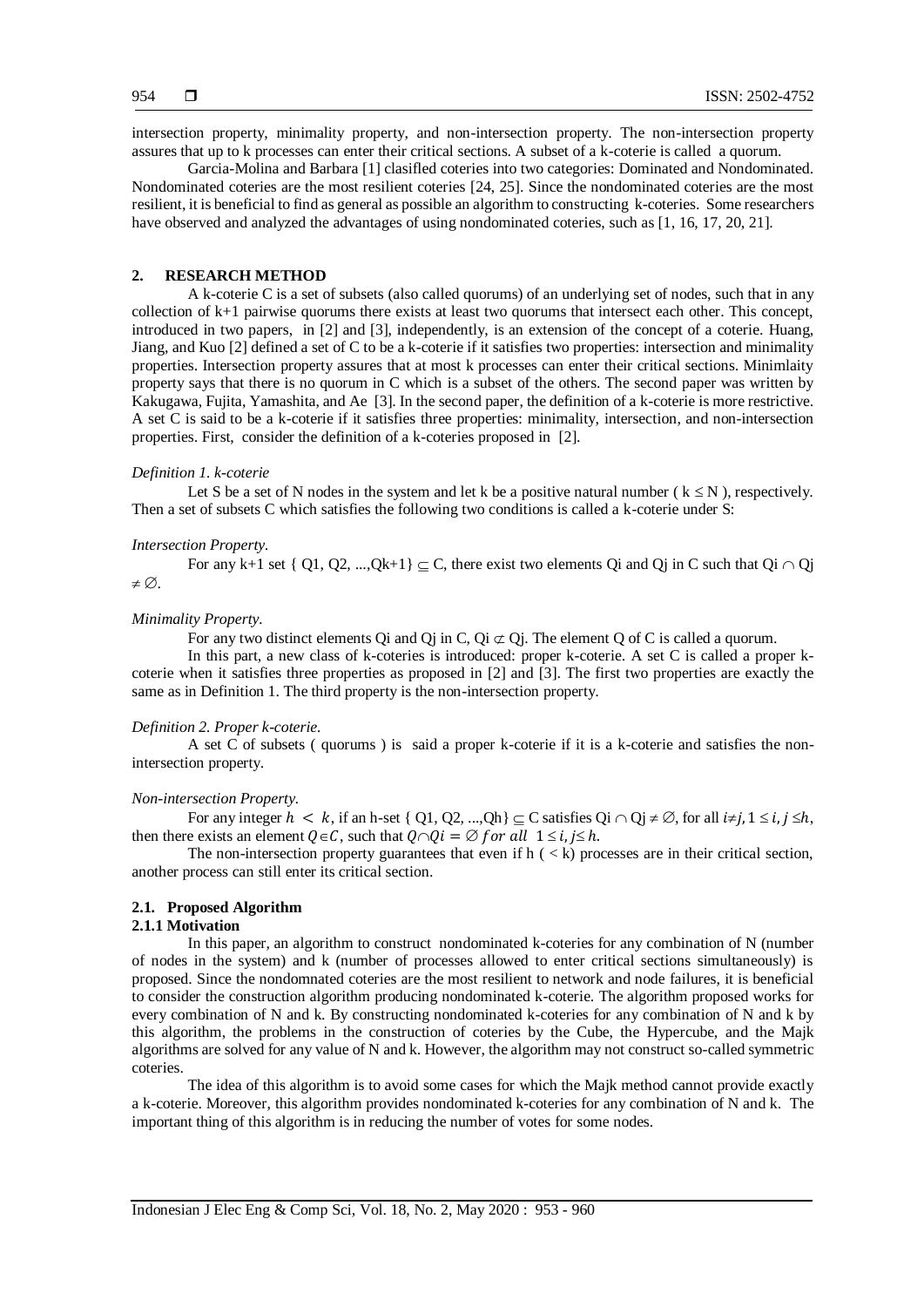955

## **2.1.2 Algorithm**

Let  $S = \{a1, a2, \ldots, aN\}$  be a set of N nodes in a distributed system where N is a non-negative integer. Let k be an integer, where  $1 \leq k \leq N$ , representing the number of processes that can enter to their critical sections simultaneously

Algorithm. 1. Set  $w = \frac{N+1}{N+1}$  $\frac{n+1}{k+1}$ 2. Set  $m = (k + 1)w - (N + 1)$ 3. Set  $C' = \{Q \subseteq S | |Q| = w\}$ 4. Let E be a set of m elements of S.  $\{e_1, e_2, \ldots, e_m\}$ . 5. Set  $P = \{Q \in C' | E \cap Q \neq \emptyset\}$ 6. Set  $P' = \emptyset$ 7. If  $m \leq \frac{w-1}{2}$  $\frac{1}{2}$  then f or  $i = 1$  to  $m$  $P' = P' \cup \{Q \subseteq S \mid |E \cap Q| = i, and |Q| = w - 1\}$ 8. else (m  $> \frac{w-1}{2}$  $\frac{-1}{2}$ (a)  $min = \frac{w-1}{2}$  $\frac{-1}{2}$  + 1 (b)  $P' = P' \cup \{Q \subseteq S \mid |Q| = min\}$ (c) for  $i = 1$  to  $min - 1$  $P' = P' \cup \{Q \subseteq S \mid |E \cap Q| = i, and |Q| = w - 1\}$ 9.  $Set C = (C' - P) U P'.$ 

From the algorithm, quorums that contain exactly one element of a set  $E = \{e_1, e_2, \dots, e_m\}$ constructed by the algorithm have the size  $(w - 1)$ . The quorums that contain two elements of E have the size  $(w - 2)$ . Generally speaking, the quorums that contain h elements of E have the size  $(w - h)$ , where 1 <  $h < min$ . There is an exception when w is odd, Since min =  $\frac{w-1}{2}$  $\left[\frac{n-1}{2}\right] + 1$ , then min =  $\frac{w+1}{2}$  $\frac{1}{2}$ . We can see that w - min  $\lt$  min. In this case, where  $Q \subseteq E$ , the quorums do not follow the above rule saying that quorums containing h elements of E have the size  $(w - h)$ .

Since  $m = (k + 1)w - (N + 1)$ , it is easy to see that  $m \le k$ . It is also easy to see that any collection of k pairwise disjoint ciuorums contains at least  $(N - m + 1)$  nodes. Any k pairwise disjoint quorums contain exactly  $N - w + 1$  elements of S (nodes) if all quorums forming it have size ( $w -$ 1) or  $(N + 1) - (k + 1)n$ , where n is an integer.

To show how the algorithm works, take a look at an example for  $N= 6$ , and  $k = 2$ . After step 3, we get  $w = 3$ ,  $m = 2$ , and  $C' = \{\{1, 2, 3\}, \{1, 2, 4\}, \{1, 2, 5\}, \{1, 2, 6\}, \{1, 3, 4\}, \{1, 3, 5\}, \{1, 3, 6\}, \{1, 4, 5\}, \{1, 4, 5\}, \{1, 4, 5\}, \{1, 4, 5\}, \{1, 4, 5\}, \{1, 4, 5\}, \{1, 4, 5\}, \{1, 4, 5\}, \{1, 4, 5\}, \{1, 4, 5\}, \{1, 4, 5$ 6}, {1, 5, 6), {2, 3. 4}, {2, 3, 5}, {2, 3, 6}, {2,4,5}, {2, 4, 6}, {2, 5, 6}, {3, 4, 5}, {3, 4, 6}, {3, 5, 6}. {4, 5, 6}}.

Assume  $E = \{1, 2\}$ , then after step 8, we have  $P = \{\{1,2,3\}, \{1,2,4\}, \{1, 2, 5\}, \{1, 2, 6\}, \{1, 3, 4\}, \{1, 4\}, \{1, 5, 6\}, \{1, 3, 4\}, \{1, 4, 5\}\}$ 3, 5}, {1, 3, 6), {1, 4, 5}, {1, 4, 6}, {1, 5, 6}, {2, 3, 4}, {2, 3, 5}, {2, 3, 6}, {2, 4, 5}, {2, 4, 6},{2, 5, 6}} and  $P' = \{\{1, 2\}, \{1, 3\}, \{1, 4\}, \{1, 5\}, \{1, 6\}, \{2, 3\}, \{2, 4\}, \{2, 5\}, \{2, 6\}\}.$ 

Finally, we have a 2-coterie C, C = {{1, 2}, {1, 3}, {1, 4}, {1, 5}, {1, 6}, {2, 3}, {2, 4}, {2, 5}, {2, 6}, {3, 4, 5}, {3, 4, 6}, {3, 5, 6}, {4, 5, 6}}.

It is easy to see that C is a 2-coterie and nondominated. It can also be seen that for any collection of 2 pairwise disjoint quorums {Q1, Q2}, the number of elements (nodes) involved is between  $4 (> N - w + 1)$ and  $6 \leq N$ ). For  $N = 5$  and  $k = 3$ , the algorithm produces

 $C = \{\{1\}, \{2\}, \{3, 4\}, \{3, 5\}, \{4, 5\}\}.$ 

This set C is a 3-coterie and even nondominated.

## **3. RESULTS AND ANALYSIS**

The objective of this analysis process is to prove that the proposed algorithm is correct and produces nondominated k-coteires. But before proffing the correctness of the algorithm, some properties should be introduced to lead to the conclusion that C is a k-coterie. After the correctness of the algorithm is proven, the algorithm has to be analysed to demostrate that this algorithm also produces nondominated coteries C, for any combination number of nodes and processes.

Before we get to the conclusion that the proposed algorithm is correct and produces nondominated algorithm, there are some properties (Lemma) that are obtained from the algorithm. Since the idea of the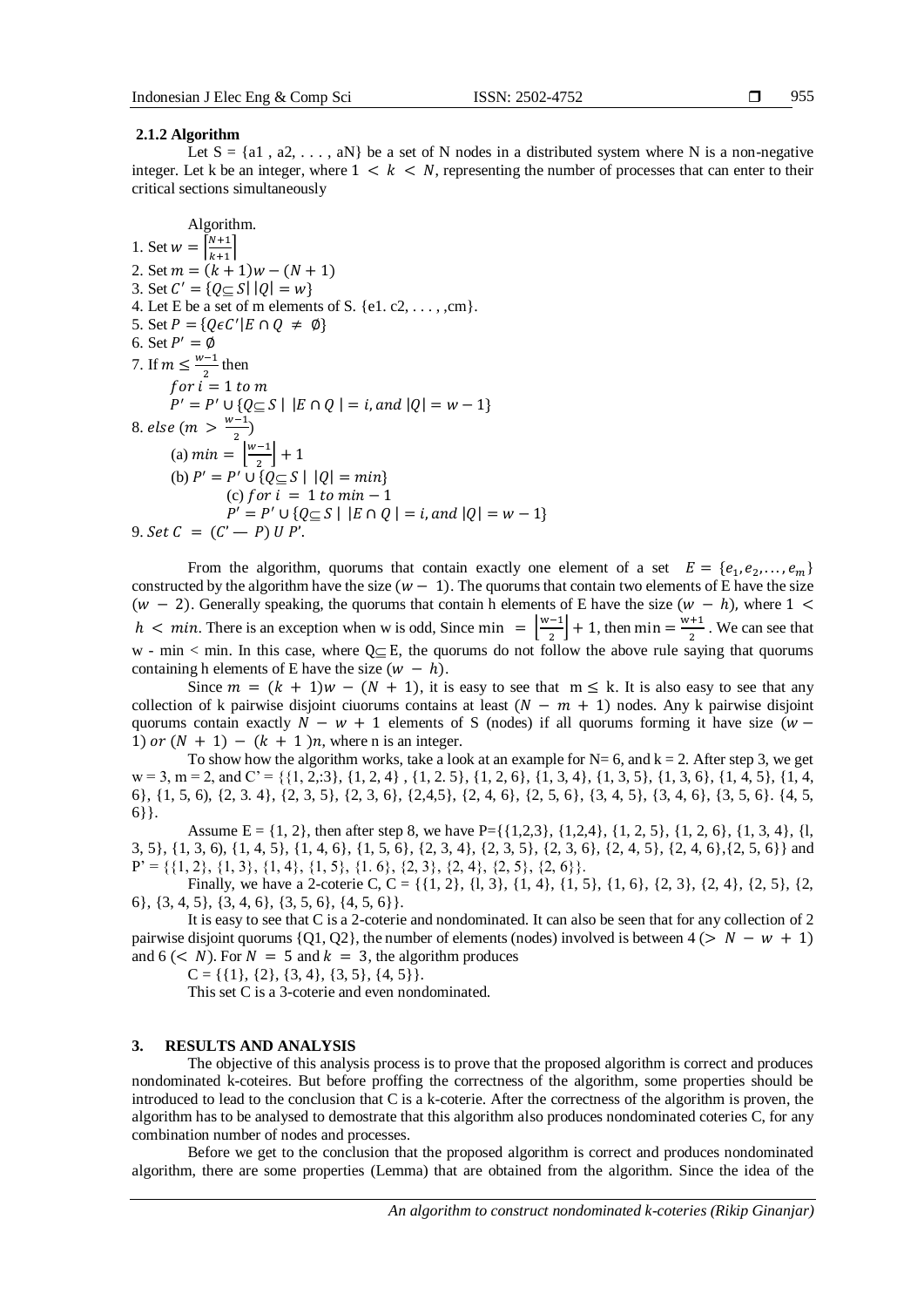algorithm is to avoid most cases in which the Majk method produces dominated k-coterie and not-exactly kcoterie by selecting in special elements, we have interesting properties of m.

# **Lemma 1**. *m < k.*

#### Proof:

Assume  $m > k$ . Since m and k are integers, let  $m = k + 1 + \varepsilon$ , for  $\varepsilon > 0$ . From algorithm in step 2, m =  $(k + 1)w - (N + 1)$ , so we have

$$
N + 1 = (k + 1)w - m
$$
  
\n
$$
N + 1 = (k + 1)w - (k + 1 + \varepsilon)
$$
  
\n
$$
N + 1 = (k + 1)(w - 1) - \varepsilon
$$
  
\n
$$
N + 1 \le (k + 1)(w - 1)
$$
  
\n
$$
[(N + 1)/(k + 1)] \le w - 1
$$

This contradicts to  $\left[\frac{N+1}{N+1}\right]$  $\left| \frac{1}{k+1} \right| = w$ 

**Lemma 2.**  $m(w - 1) \leq N$ Proof:

Since 
$$
\left| \frac{N+1}{k+1} \right| = w
$$
, then  $m(w - 1) < \left| \frac{N+1}{k+1} \right|$  or  
\n $(k+1)(w-1) < N + 1$   
\n $(k+1)(w-1) \le N$   
\n $k(w-1) \le N$ 

By Lemma 1,  $m(w - 1) \leq N$ . This completes the proof.

#### **Lemma 3**.

Any collection of k pairwise disjoint quorums contains at least  $N - w + 1$  elements. Proof:

Let  $R = \{Q_1, Q_2, \ldots, Q_k\}$  be a collection of k pairwise disjoint quorums. There are two cases to consider.

1. if  $\frac{N+1}{k+1} = w$ , where *w* is an integer. The number of elements is  $kw = N - w + 1$ .

2. if  $\frac{N+1}{k+1} = w$  is not an integer. There are two cases to consider.

(a)  $|E \cap (\bigcup_{i=1}^{k} Q_i)| = m$ . There are two possibilities.

There are *m* quorums in *R* that have size  $(w - 1)$ . In other words, there are *m* quorums in *R* that contain exactly one element of *E*. The number of elements in *R* is

$$
m(w-1) + (k-m)w = kw - m
$$
  
= kw - (k + 1)w + (N + 1)  
= N - w + 1

- There are some quorums in *R* that contain more than one element of E, or  $|Q_i \cap E| > 1$ , where  $Q_i \in R$ Rand for some  $1 \le i \le k$ . Without loss of generality, assume there exists a qnorum  $Q_i \in R$ that  $|Q_i \cap E| = j$ , for  $1 \le i \le k$ , and  $j \ge 2$ . There are two cases:
- i.  $Q_i \not\subset E$ . By the algorithm,  $|Q_i| = w j$ . Since there are *k* pairwise disjoint quorums in *R*, then there exists *j - 1* quorums in *R* that have size *w*. The number of elements included in the *j* quorums equals to  $w - j + (j - 1)w = j(w - 1)$ . The average size of these quorums is  $w - 1$ .
- ii.  $Q \subseteq E$ . If  $min = w j$  or if w is even, then this case is the same as previous one. If  $min = w j$  $j + 1$  or if w is odd, there exists *j* quorums in *R* that have size *w*. The number elements included in the  $j + 1$  quorums is  $w - j + 1 + j(w) = w(j + 1) - (j + 1) + 2$  and the average size of the  $j + 1$  quorulns is larger than  $w - 1$ .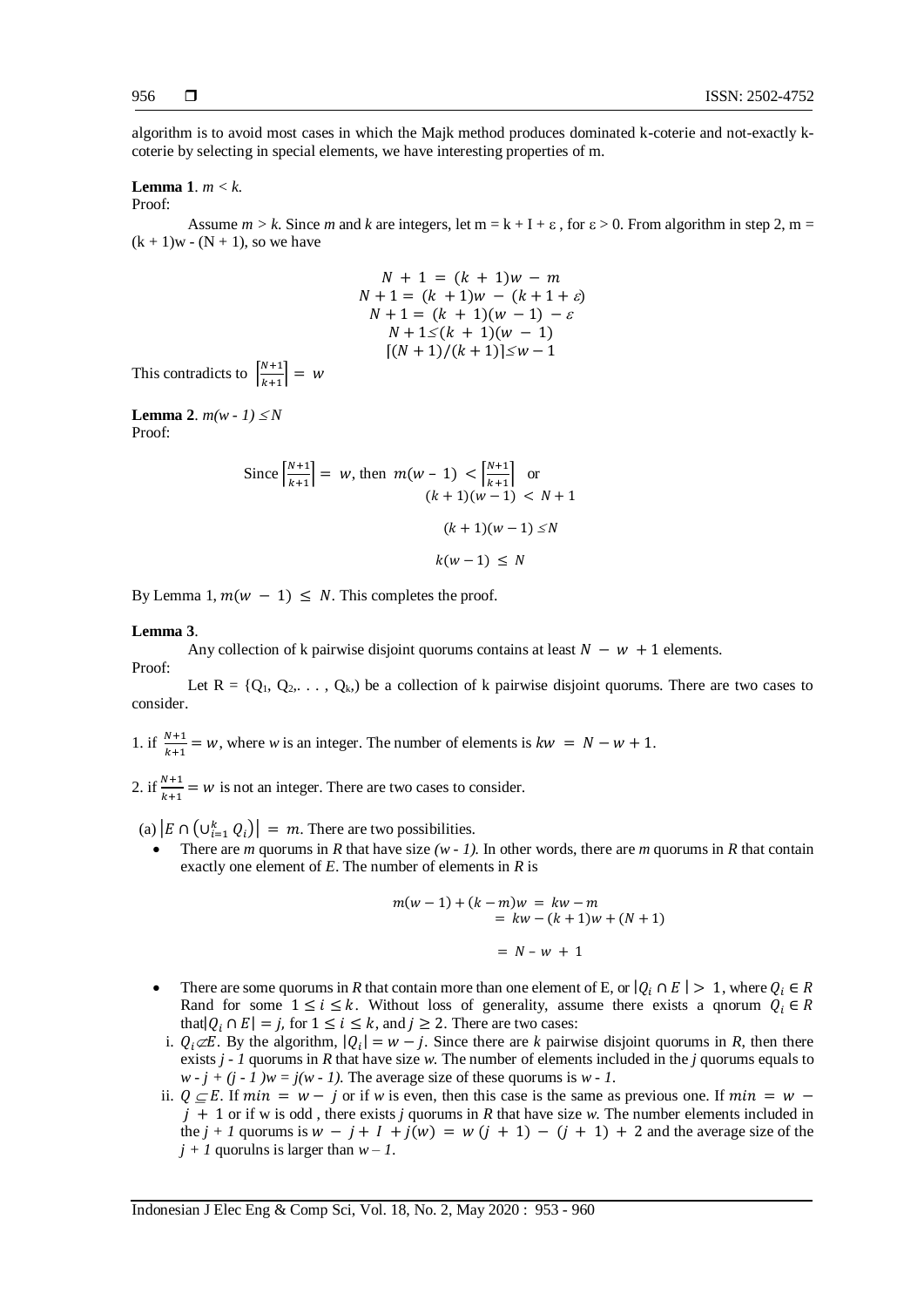Since any quorum  $Q \in R$  such that  $|Q \cup E| = j$ , or  $j - 1$  or j quorums that have size *w*. then the average size of *m* qurums in *R* containing *m* elements of *E* at least  $w - 1$ . Therefore, by previous proof, we have  $|U_{i=1}^k Q_i| > N - w + 1$ .

(b)  $|E \cap (U_{i=1}^k Q_i)| = m - j$ . There are two possibilities.

- $Q_i \not\subset E$ , for all  $1 \le i \le k$ . By previous proof, the average size of the  $m j$  quorums is  $w 1$ . Consequently, the number of elements is  $(m - j)(w - 1) + (k - m + j)w = kw - m + i = N$  $w + i + 1$
- $Q \subseteq E$ , for some  $1 \le i \le k$ . By previous proof, the average size of the  $m j$  quorums is equal to or greater than  $w - 1$ . Therefore, the number of elements in R is equal to or greater than  $N - w +$  $j + 1$ .

From the *Lemma 2* and *Lemma 3*, there is always a collection of k disjoint quorums which contains *m* disjoint quorumns having the sizes of  $(m - 1)$ . Consequently, there is a collection of k pairwise disjoint quorums with *m* disjoint quorums having the sizes of  $(m - 1)$  and  $(k - m)$  disjoint quorums having the sizes of *w*.

## **Lemma 4**.

There exists a collection of k pairwise disjoint quorums in C that consists exactly of  $N - w + 1$ elements.

Proof:

From Lemma 2, we get  $m(w - 1) \le N$ , or  $m(w - 2) \le N - m$ . This means that there are  $(N -$ ) elements winch are sufficient enough to form a collection of *m*

pairwise disjoint quorums that each quorum has the size of  $(w - 1)$ . Then by Lemma 3,  $m(w - 1)$  +  $(k - m)w = N - w + 1.$ 

From Lemma 1, Lemma 2, and Lemma 3, we obtain the following Theorem 2.

**Theorem 2.** *C* is a k-coterie under *S.*

Proof:

To prove the Theorem, we have to show that C has two properties: intersection and minimality properties.

- 1. **Minimality Property**. It is obvious, from algorithm that every quorum produced complies the minimality property, since for two distinct quorums and  $Q_i$ ,  $Q_j$ ,  $Q_i \ll Q_j$ .
- 2. **Intersection Property**. Let  $R = \{Q_1, Q_2, \ldots, Q_k\}$  be a collection of *k* pairwise disjoint quorums and let  $Q \in \mathcal{C}$  be another distinct quorum. There are two cases to consider:
	- $|Q_i| = w$ , for 1 < *i* < *k*. This means that  $kw < N m$ . Since  $w = (k + 1)w (N + 1)$ , it implies that  $kw = m + N + 1 - w \le N - m$  or  $m \le \frac{w-1}{2}$  $\frac{-1}{2}$ . By the algorithm, the smallest quorums produced have size  $w - m$ . Then, the number of elements of  $k + 1$  pairwise quorums is  $kw + w$  $m = N + 1 > N$ .
	- $\cdot$   $|Q_i| < w$  for some  $1 < i < k$ . This means that some elements of *E* are included in *R*. Assume in  $m - j$  elements of *E* are included in *R*, where  $0 \le j \le m$ , then the number of elements is, by Lemma 3, at least  $N - w + j + 1$ . In this case, there are two possibilities:
	- 1)  $j \geq min$ . Then, the smallest size of Q or  $|Q| = min$  and  $w j \leq min$ . Therefore, the number of elements in R is  $N - w + j + 1 + min = N - (w - j) + min + 1 \ge N + 1 > N$ .
	- 2)  $j < min$ . Then the smallest  $|Q| = w j$   $> min$ . The number of elements is  $N w + j + 1 + j$  $w - j = N + 1 > N$ .

Consequently. in any  $k + 1$  pairwise quorums, there exists at least two quorums that intersect each other.

**Theorem 3**. *C* is a proper k-coterie under *S* if one of the following properties is satisfied:

1. *w* is even.

2. *w* is odd and  $m < 2w$ .

Proof:

- 1. First, we will prove that if *w* is even, C satisfies the non-intersection property. From Lemma 3, if  $|E \cap (\bigcup_{i=1}^{k-1} Q_i)| = m - j$ , the average size of the  $m - j$  quorums is  $w - 1$ . The number of elements in a collection of  $k - 1$  pairwise disjoint quorums is  $(k - 1)w - m + j$ . Let  $f(j) = (k - 1)w - m + j$ . We can easily see that  $f(j)$  is a monotone increasing function.
	- If  $j = m$ , then  $f(j) = (k 1)w$  and  $f(j) \le N m$ . We can form another quorum  $Q \subseteq C$  and  $|0| = min$ .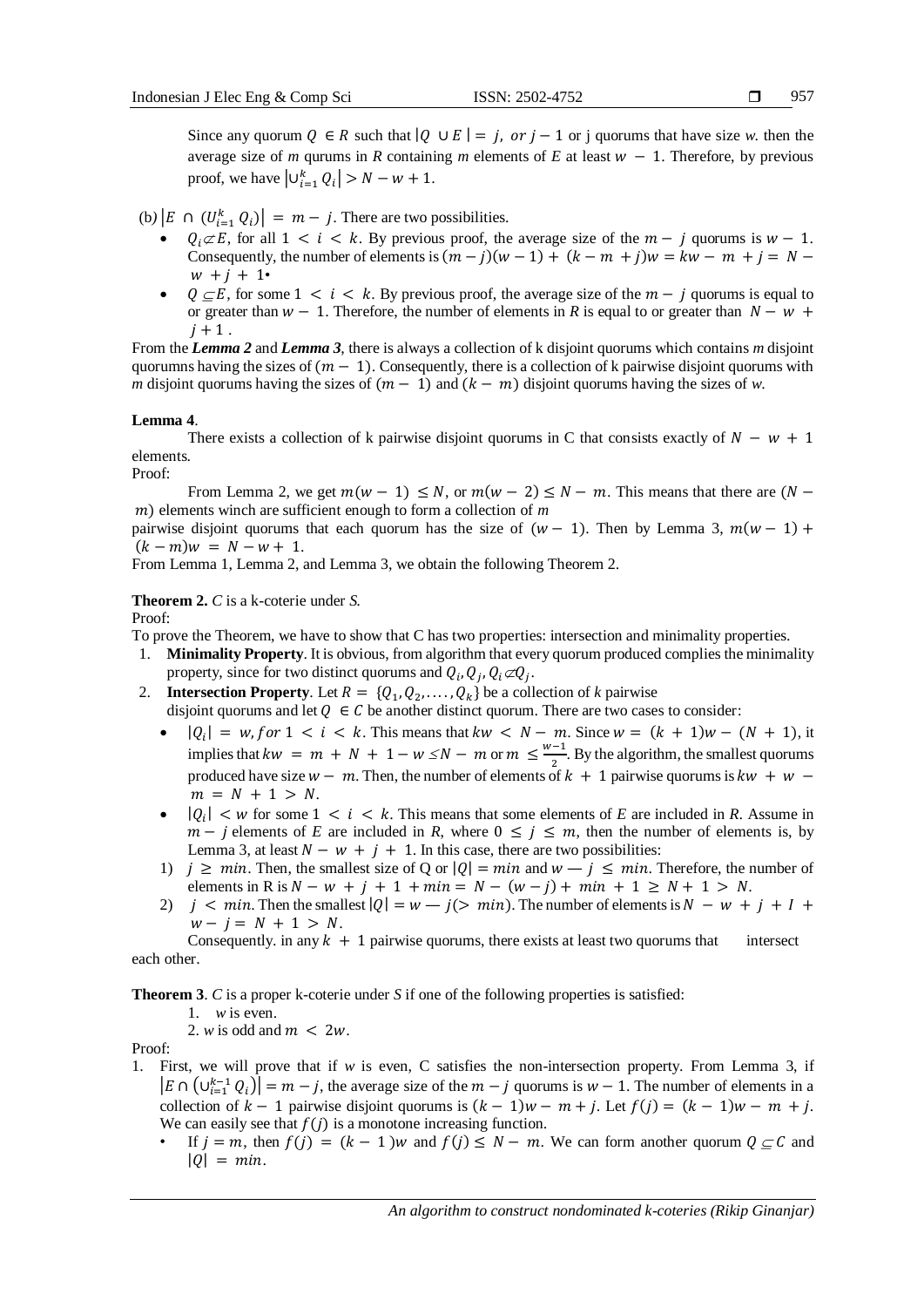- If  $j = 0$ , then  $f(j) = (k 1)w m$ . By Lemma 3, we can find another quorum so that the number of the collection of *k* pairwise disjoint quorums is  $N - w + 1$ . This completes the proof for number 1.
- 2. Second, if w is odd, and m < 2w, C satisfies the non-intersection property. The only difference from the previous one is when the collection of k – 1 disjoint quorums contains all possible quorums Q, where  $\subseteq$  E . Since w is odd, then min =  $\frac{w+1}{2}$  $\frac{1}{2}$  The number of quorums  $Q \subseteq E$  is  $\frac{2m}{w+1}$  $\frac{2m}{w+1}$  Since m  $\leq 2w-1$  then we have

$$
\frac{2m}{w+1} \le \frac{2(2w-1)}{w+1}
$$

$$
\frac{2m}{w+1} \le \frac{2(w+1)}{w+1} + \frac{2(w-2)}{w+1}
$$

$$
\left|\frac{2m}{w+1}\right| \le 3
$$

The number of other elements (nodes) is  $N - m$ . These elements can form other quorums. The number of quorums that can be formed from these elements is  $\frac{N-m}{N}$  $\frac{-m}{w}$ . Since  $N = (k + 1)w - (m + 1)$  and  $m <$  $2w - 1$ , then we have

$$
\frac{N-m}{w} = \frac{(k+1)w - (m+1) - m}{w}
$$

$$
\frac{N-m}{w} = \frac{(k+1)w - (2m+1)}{w}
$$

$$
\frac{N-m}{w} \ge (k+1) - \frac{2(2w-1)+1}{w}
$$

$$
\frac{N-m}{w} \ge (k+1) - \frac{4w-1}{w}
$$

$$
[(N-m)/w] \ge k-3
$$

This implies that the non-intersection property is satisfied.

By Theorem 2, *C* is *k*-coterie under *S*. Because *C* also satisfies the non-intersection property, it can be concluded that *C*, with above two conditions, is a pi'oper *k*-coterie under *S*.

**Theorem 4**. *C* is a nondominated *k*-coterie under *S*. Proof:

Since any collection of k pairwise disjoint quorums  $\{Q_1 \, Q_2, \ldots, Q_k\}$  contains x elements, where  $x \geq$  $N - w + 1$ , there is no subset *H* of *S* satisfying Theorem 1. Assume that *C* is a dominated coterie. By Theorem 1, there exists a subset  $H \subseteq S$  satisfying two conditions:

- 1. for every  $Q \in C$ ,  $Q \not\subset H$ , and
- 2. for ally collection of k pairwise disjoint quorums  $\{Q_1, Q_2, \ldots, Q_k\} \subseteq C$ ,  $H \cap Q_i \neq \emptyset$ , for some  $i, 1 \leq i \leq k$ k. The size of *H* must be less than or equal to  $(w - 1)$ . There are two possibilities of the size of *H* or |*H*|
	- a. If  $min \leq |H| \leq w 1$ , then *H* must be a subset of some quorums which do not contain any element of a set  $E = \{e_1, e_2, \dots, e_k\}$ . But then, this *H* does not satisfy the second condition of Theorem 1, since by Lemma 3 and Lemma 4, we can always select a collection of *k* pairwise quorums that contains exactly  $N - w + 1$  elements that do not include any element of the subset.  $H \subseteq S$ .
	- b. If  $|H| < min$ , then, again, this *H* cannot satisfy the secoiid condition of the Theorem 1. There are two cases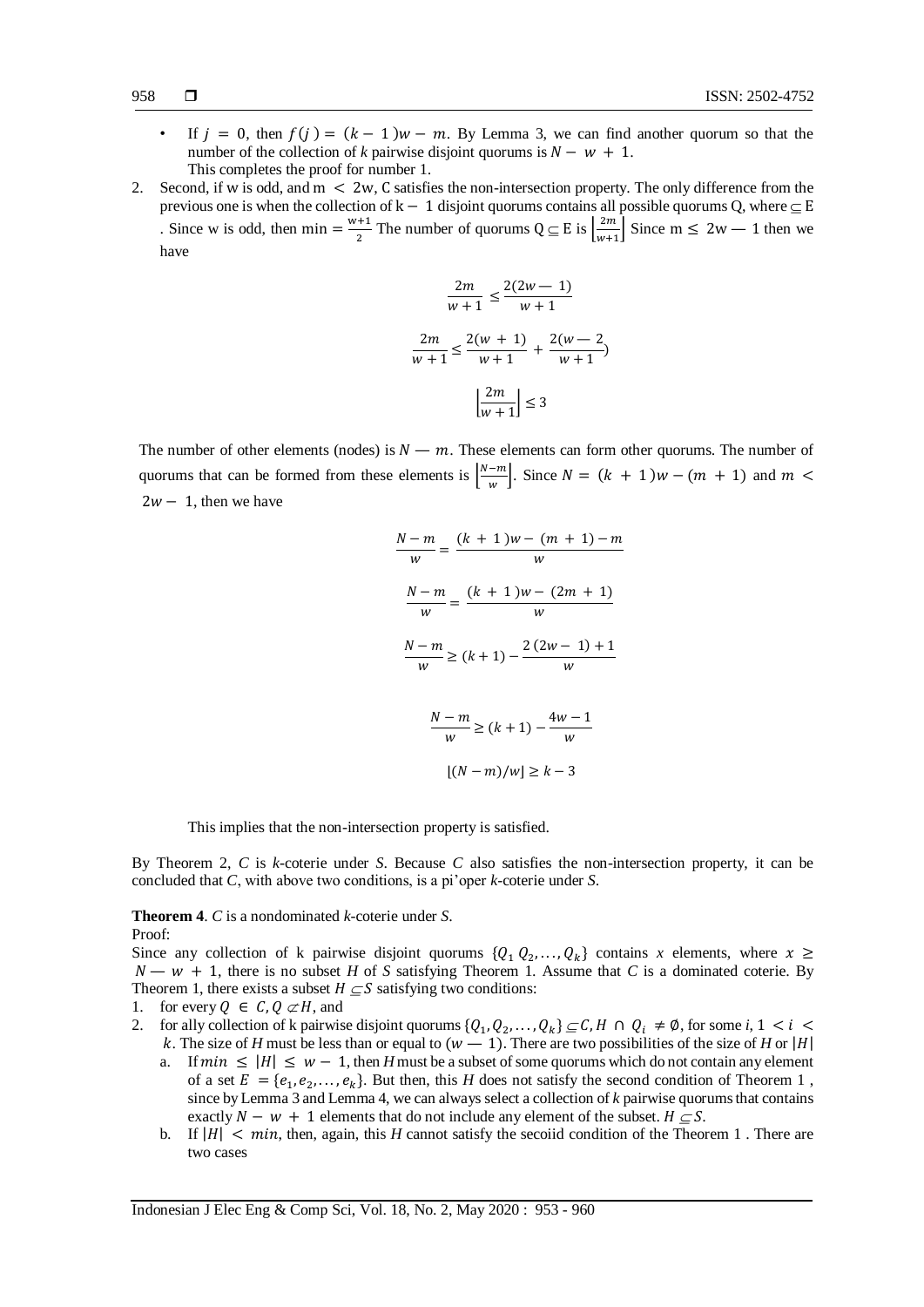then we have

- 1) If  $H \cap E = \emptyset$ . This means that *H* is a subset of a collection of quorums that do not consist of any element of set *E*. By the previous proof, *H* does not satisfiy the second condition of Theorem1.
- 2) (h) If  $H \cap E \neq \emptyset$ . Form a set of *k* pairwise disjoint quorums which consists of  $(m \frac{w-1}{2})$  $\frac{-1}{2}$ ) quorums that have sizes of  $(w - 1)$  and  $(k - (m - \frac{w-1}{2}))$  $\left\lfloor \frac{n-1}{2} \right\rfloor$ ) quorums that have sizes of *w*. Let

$$
f(m - \left\lfloor \frac{w-1}{2} \right\rfloor) = (m - \left\lfloor \frac{w-1}{2} \right\rfloor)(w - 1) + (k - (m - \left\lfloor \frac{w-1}{2} \right\rfloor)w.
$$

$$
f\left(m - \left\lfloor \frac{w-1}{2} \right\rfloor\right) = kw - (m - \left\lfloor \frac{w-1}{2} \right\rfloor)
$$

$$
f\left(m - \left\lfloor \frac{w-1}{2} \right\rfloor\right) = kw - ((k + 1)w - (N + 1) - \left\lfloor \frac{w-1}{2} \right\rfloor)
$$

$$
f\left(m - \left\lfloor \frac{w-1}{2} \right\rfloor\right) = N - \left\lfloor \frac{w-1}{2} \right\rfloor
$$

$$
f\left(m-\left\lfloor\frac{w-1}{2}\right\rfloor\right)=N-min+1)
$$

Again, since we can form a collection of k pairwise disjoin quorums that contains at most  $-min + 1$ , *H* does not satisfy the second condition of Theorem 1.

It can be concluded there is no *H* satisfying two conditions of Theorem 1. So *C* is nondominated *k*-coterie.

#### **4. CONCLUSION**

The algorithm to construct nondominated k-coteries is presented. This algorithm works for any combination of N, the number of nodes in a distributed system, and k, the number of processes allowed to enter critical sections symultaneously. The algorithm is the extension of Majk method, which produces mainly dominated k-coteries. The proposed algorithm also produces nearly symmetric k-coteries. Although the algorithm to construct nondominated k-coteries for any value of N and k, has been proposed, there is still an open challenging problem. The problem found here is how to find an algortihm that can construct symmetric and proper nondominated k-coteries. What we have here is that still our algorithm may not construct symmetri k-coteries especially when  $(N+1)/(k+1) \neq w$ . But, the algorithm may not produce proper coteries when w is odd and  $m > 2w$ .

#### **REFERENCES**

- [1] H. Garcia-Monila and D. Barbara. How to assign votes in a distributed system. *Journal of A CM*, 32(4):841-860, 1985
- [2] S.T. Huang, .J.R. Jiang, and Y.C. Kuo. *K-coteries for fault k entries to a critical section*. IEEE 13th International Conference on Disiributed Computing Systems, pages 74-81, 1993.
- [3] H. Kokugawa, S. Fujita, M. Yamashita, and T. Ae. *A distributed k-mutual exclusion algorithm using k-coterie*. 2nd International Symposium on Algorithms (LNCS 557), pages 22-:31, 1991.
- [4] H. Kokugawa, S. Fujita, M. Yamasluta, and T. Ac. Availability of kcoterie. *IEEE Transactions on Computers*, 42(5):553-55S, 1993.
- [5] D. Agrawal and A. El Abbadi, ªAn Efficient and Fault-Tolerant Solution for Distributed Mutual Exclusion, *ACM Trans. Computer Systems,* vol. 9, no. 1, pp. 1-20, Feb. 1991.
- [6] S. Fujita and M. Yamashita. *Constructing asymptotically optimal k-coterie.* In The Proceeding of Th 2nd International Syniposium on Algorithms, 1991.
- [7] D. Barbara and H. Garcia-Molina. The reliability of voting mechanisms. *IEEE Trans actions on Computers*, C-36(1O):1 197-1208, 1987.
- [8] M.L. Neilsen and M. Mizuno. Coterie join algorithm. *IEEE Transactions on Parallel and Distributed Systems*, 3(5):582-590, 1992.
- [9] T. Ibaraki and T. Kaineda. A theory of coteries: Mutual exclusion in distributed systems. *IEEE Transactions on Parallel and Distributed Systems.* 4(7):779-793, 1993.
- [10] Yu-Chen Kuo and Po-Yao Wu. The Availability of Complemental k-Coteries. *The Computer Journal,* Vol. 51 No. 6, 2008.
- [11] S. T. Huang, J.R. Jiang and Y.C Kuo. *IEEE Transaction on Computers*. Vol 46 issue 2. Pages 75-81. February 1997